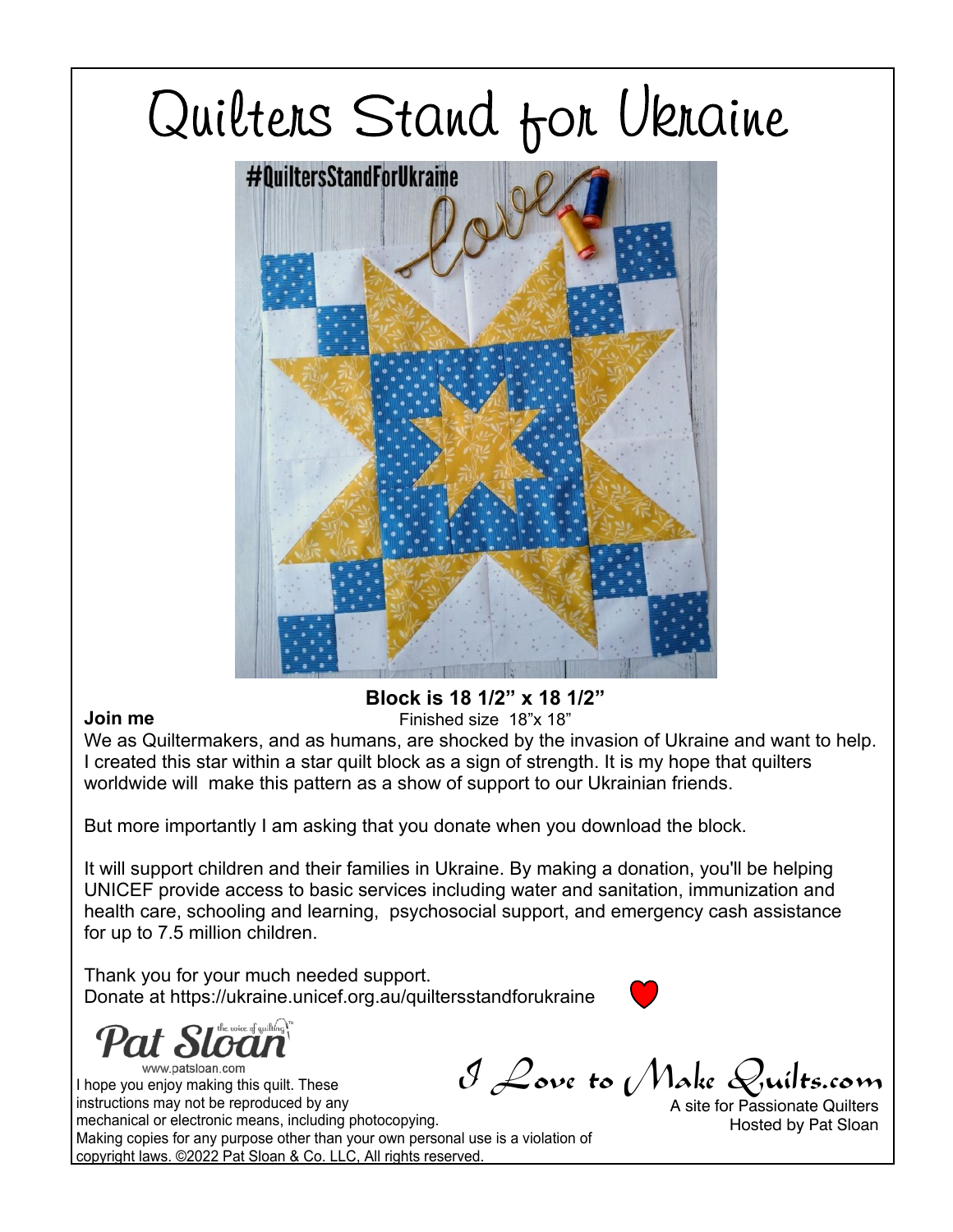### Cutting & Sewing

#### **Blue fabric**

– Cut 8 square  $3 \frac{1}{2}$ " x  $3 \frac{1}{2}$ " for center

- Cut 8 squares 2 3/4" x 2 3/4" for corners

#### **Yellow fabric**

- Cut 4 squares  $5 \frac{1}{2}$ " x  $5 \frac{1}{2}$ " for the Large Star points made with HST – Cut 1 square  $3 \frac{1}{2}$ " x  $3 \frac{1}{2}$ " - Cut 8 squares 2" x 2" Draw a Diagonal Line on the back of each for center star Points.

#### **White background**

- Cut 4 squares  $5 \frac{1}{2}$ " x  $5 \frac{1}{2}$ " for the Large Star points made with HST - Cut 8 squares 2 3/4" x 2 3/4" for corners



**Block is 18 1/2" x 18 1/2"** Finished size 18"x 18"

I have chosen Blue and yellow for this block, they are the colors of the Ukraine flag.

Included are 2 layouts

- Single Block wall hanging Great for your front door
- A lap quilt layout



I hope you enjoy making this quilt. These instructions may not be reproduced by any mechanical or electronic means, including photocopying. Making copies for any purpose other than your own personal use is a violation of copyright laws. ©2022 Pat Sloan & Co. LLC, All rights reserved.

I Love to Make Quilts.com

A site for Passionate Quilters Hosted by Pat Sloan

**(Page - 2)**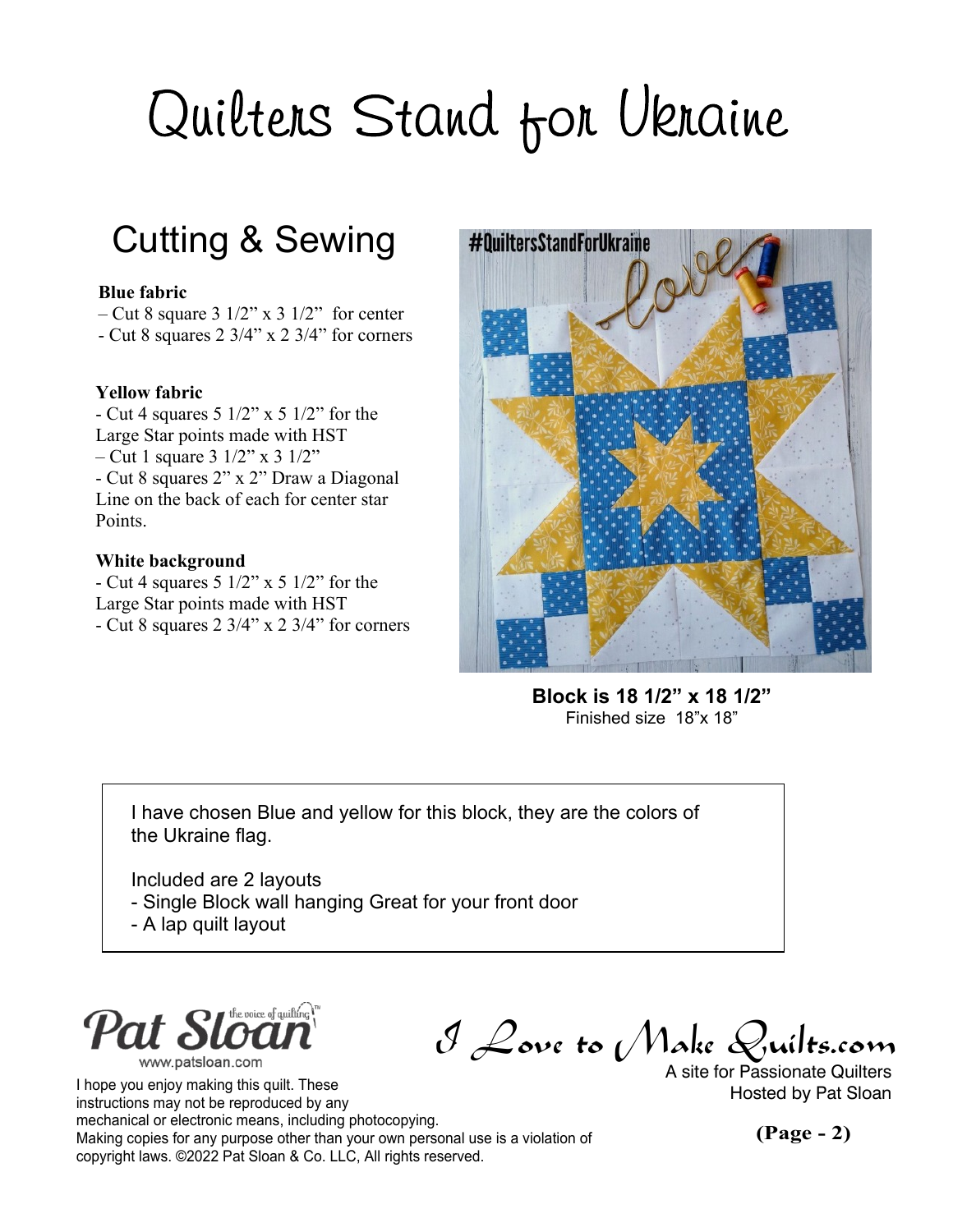### **Center Block Directions**

1) Following the diagram place the center star square on the blue 3 1/2" square, right sides together. Sew ON the line Make 4

Measures 3 1/2" x 3 1/2"



3) Following the diagram place another center star square on the blue 3 1/2" square, right sides together. Sew ON the line Make 4

Measures 3 1/2" x 3 1/2"



Following the diagram trim away  $(2)$ Leaving a 1/4" seam allowance. Trim<sub>4</sub> Press triangle open to form a square Measures 3 1/2" x 3 1/2"



4) Following the diagram trim away the other side Leaving a 1/4" seam allowance. Trim<sub>4</sub>

Press triangles open to make a square Measures 3 1/2" x 3 1/2"





5) Following diagram Sew Star Measures 9 1/2" x 9 1/2"





e voice of quilting  $\mathcal{C}$ 

I Love to Make Quilts.com

I hope you enjoy making this quilt. These instructions may not be reproduced by any mechanical or electronic means, including photocopying. Making copies for any purpose other than your own personal use is a violation of copyright laws. ©2022 Pat Sloan & Co. LLC, All rights reserved.

A site for Passionate Quilters Hosted by Pat Sloan

**(Page - 3)**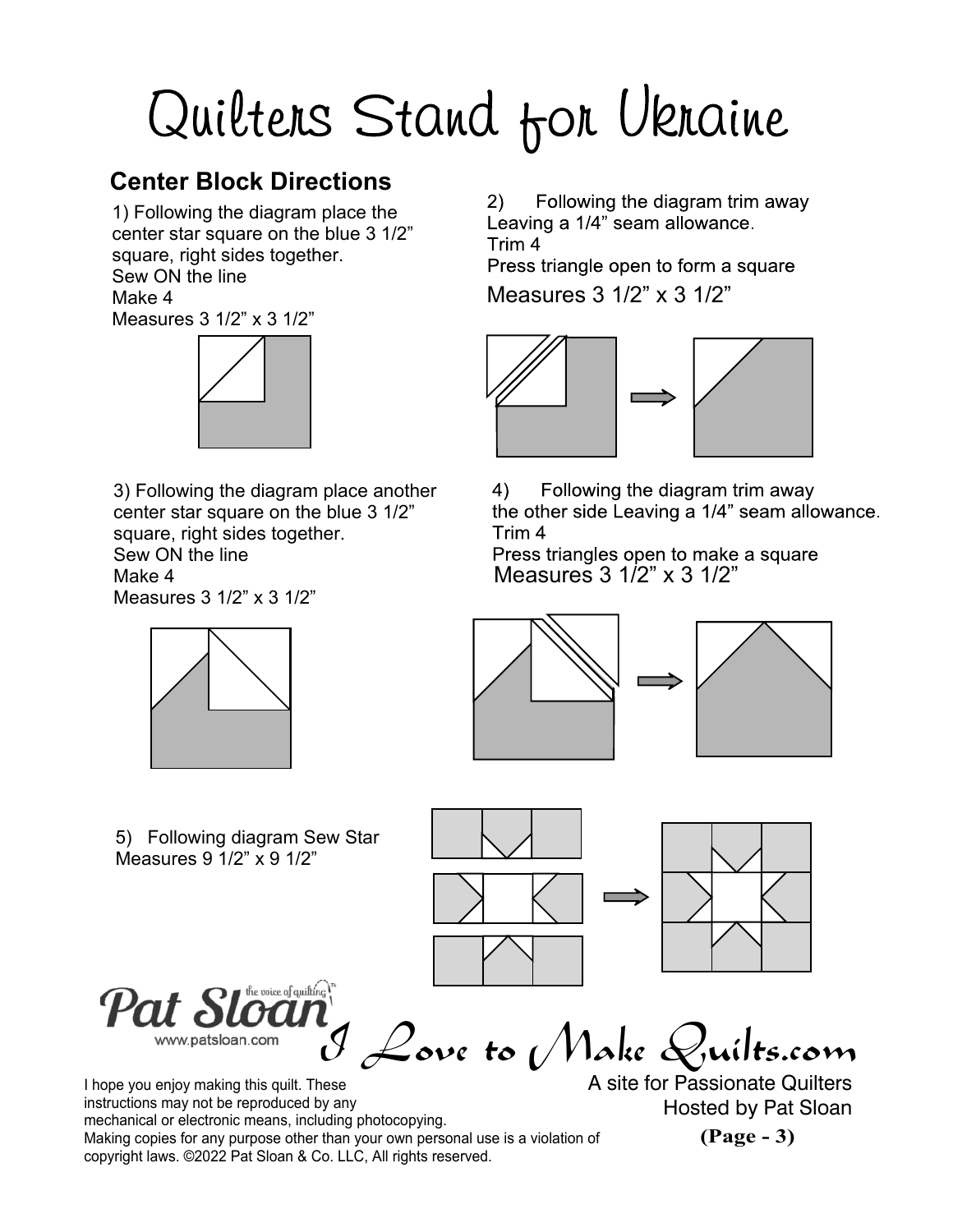#### **Outer Star Directions**

6) Using the 5 1/2" white and 5 1/2" yellow squares make HSTs using method on the last page

trim to 5" x 5" square Make 8 units



7) Using 2 of the 2 3/4" white and 2 of the 2 3/4" blue squares sew the 4 patch Measures 5" x 5"

Make 4 units  $\frac{1}{2} \frac{3}{4^n}$ 



8) Using the center star, the HST, and the 4patch blocks, make the #QuiltersStandForUkraine block

Measures 18 1/2" x 8 1/2"

Make 1 block in blue and yellow the colors of the Flag of Ukraine



ice of quilting **!** I Love to Make Quilts.com www.patsloan.com

I hope you enjoy making this quilt. These instructions may not be reproduced by any mechanical or electronic means, including photocopying. Making copies for any purpose other than your own personal use is a violation of copyright laws. ©2022 Pat Sloan & Co. LLC, All rights reserved.

A site for Passionate Quilters Hosted by Pat Sloan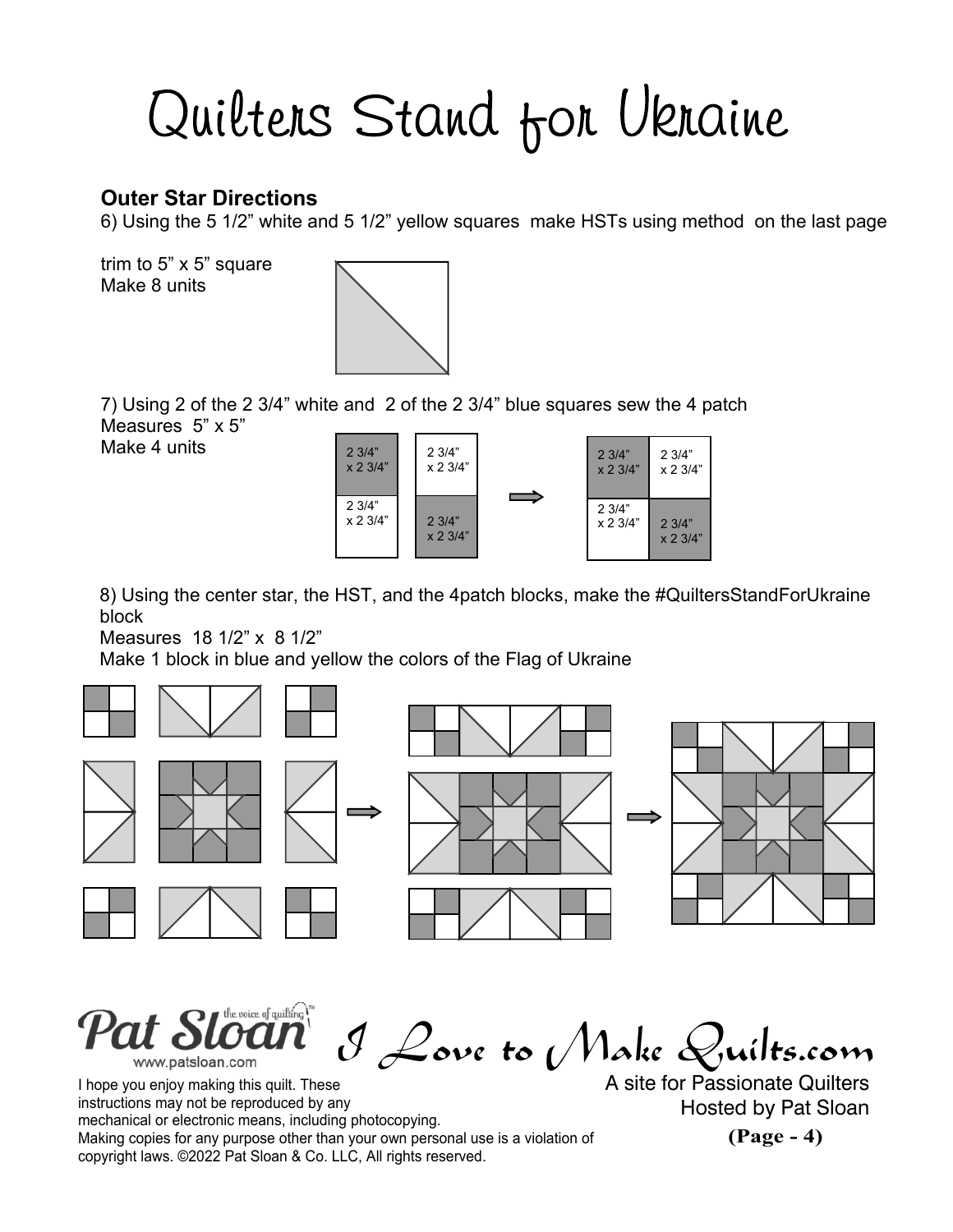### **Unfinished Sizes**



**Block is 18 1/2" x 18 1/2"** IN the Quilt it is finished size 18" x 18"

voice of quilting  $\int_0^\infty$ Pat Sloan I Love to Make Quilts.com www.patsloan.com

I hope you enjoy making this quilt. These instructions may not be reproduced by any mechanical or electronic means, including photocopying. Making copies for any purpose other than your own personal use is a violation of copyright laws. ©2022 Pat Sloan & Co. LLC, All rights reserved.

A site for Passionate Quilters Hosted by Pat Sloan

**(Page - 5)**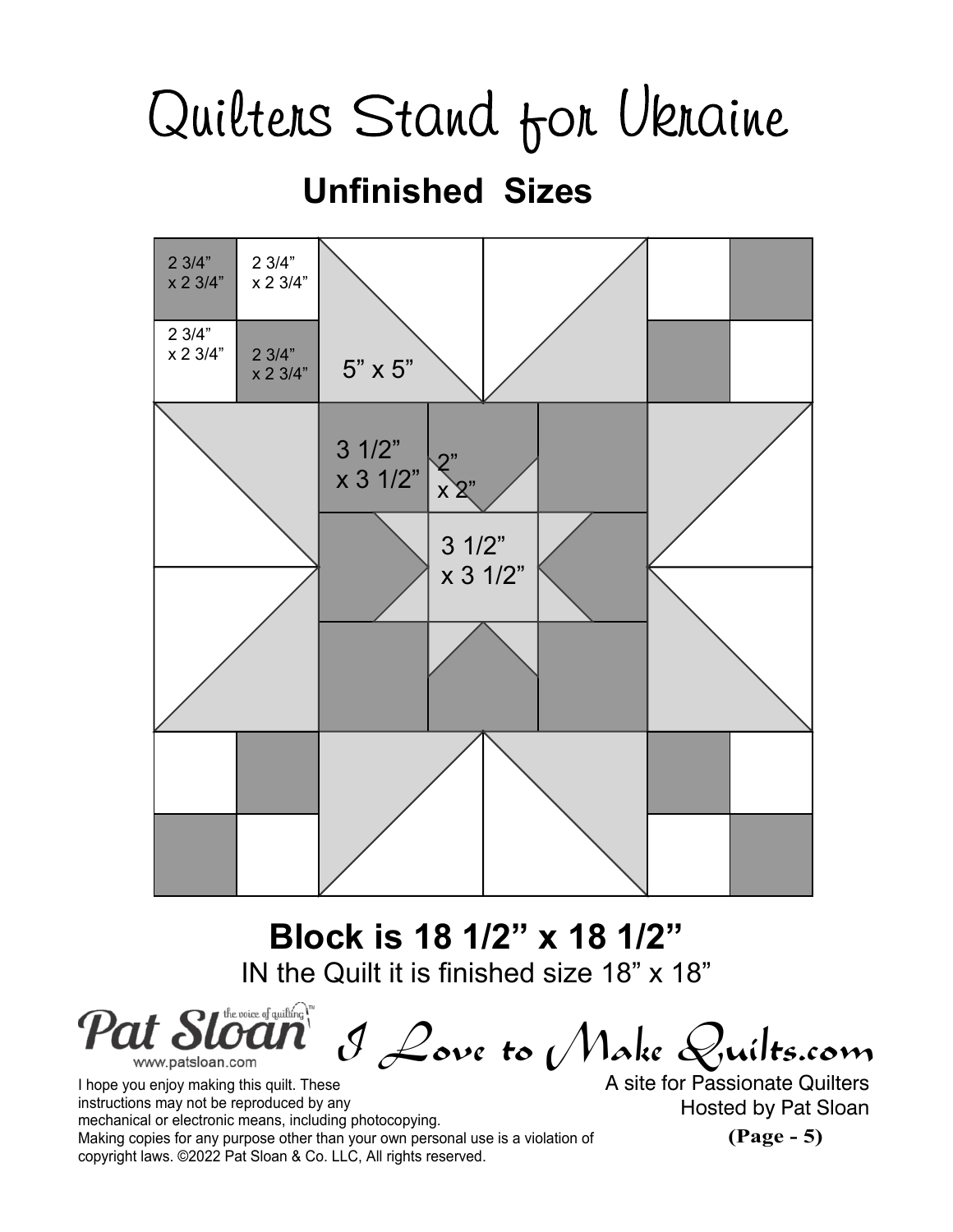**24 1/2" x 24 1/2"**



**Supply List** Blue - 1/2 yd which includes enough for binding Yellow - 1/2 yd White - 1/4 yd

the voice of quilting  $\int_0^\infty$ Pat Sloa I Love to Make Quilts.com www.patsloan.com

I hope you enjoy making this quilt. These instructions may not be reproduced by any mechanical or electronic means, including photocopying. Making copies for any purpose other than your own personal use is a violation of copyright laws. ©2022 Pat Sloan & Co. LLC, All rights reserved.

A site for Passionate Quilters Hosted by Pat Sloan

**(Page - 6)**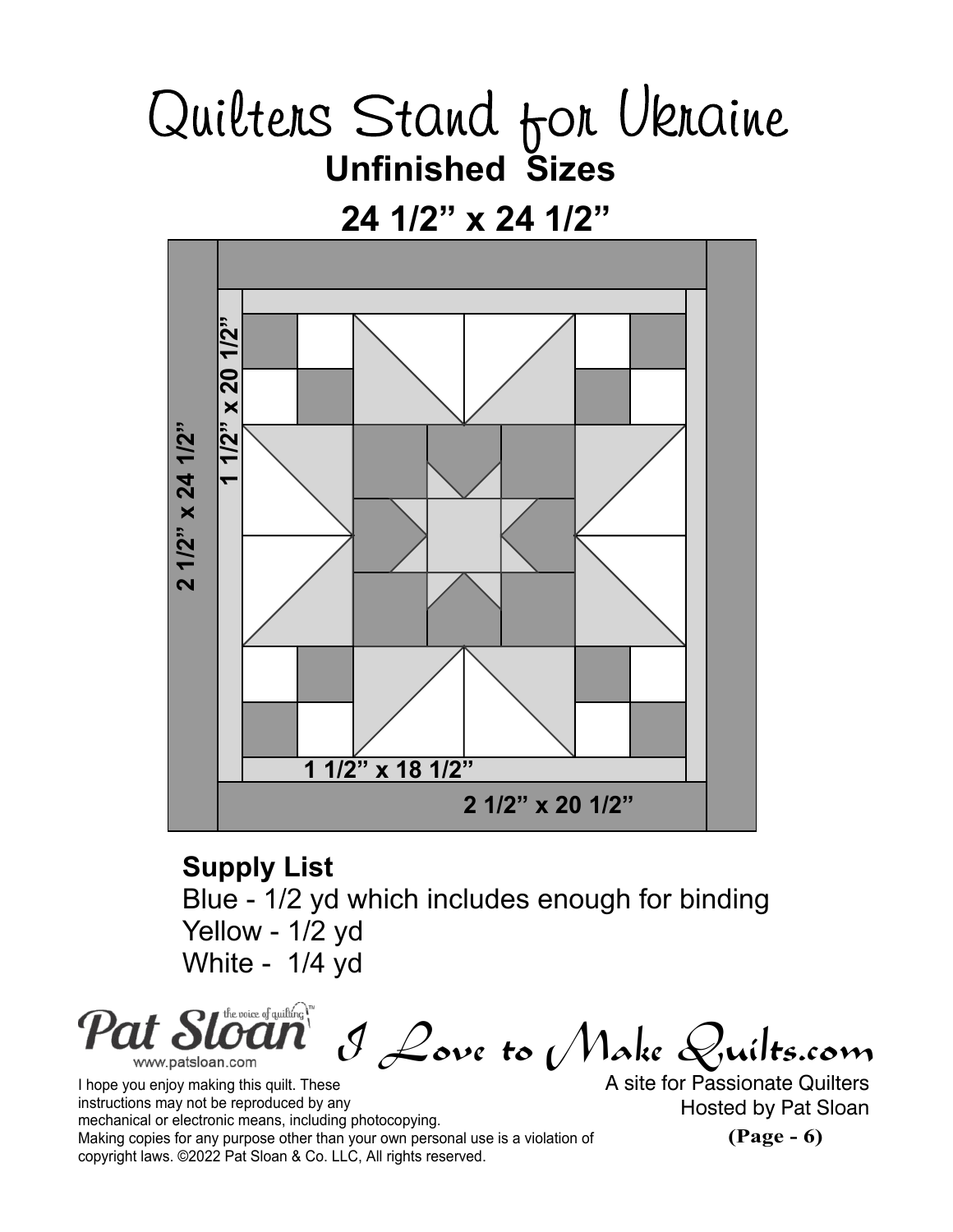

### **Supply List**

**==========**

Blue - 3 yd including binding Yellow - 2 1/2 yd White - 3 3/4 yd

### **Layout**

**===========**

- **12 Blocks**
- **31 strips cut**
- **2 3/4" x 18 1/2"**
- **20 squares cut**
- **2 3/4" x 2 3/4"**

 **63 1/2" x 83 3/4"**

Pat Sloc I Love to Make Quilts.com www.patsloan.com

I hope you enjoy making this quilt. These instructions may not be reproduced by any mechanical or electronic means, including photocopying. Making copies for any purpose other than your own personal use is a violation of copyright laws. ©2022 Pat Sloan & Co. LLC, All rights reserved.

A site for Passionate Quilters Hosted by Pat Sloan